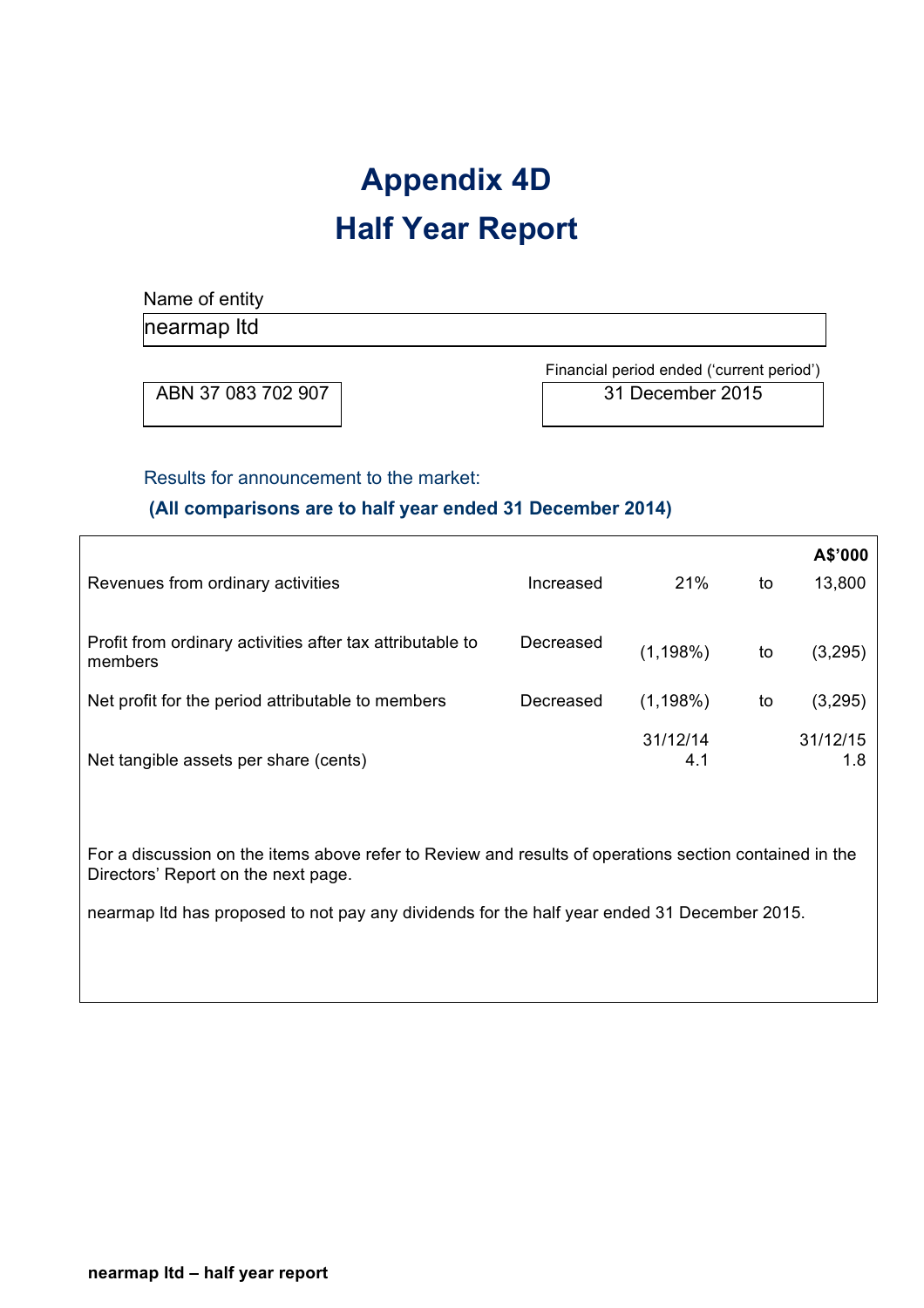# **Directors' Report**

Your Directors submit their report, together with the consolidated financial statements of the Group (referred to hereafter as "nearmap") consisting of nearmap ltd and the entities it controlled at the end of, or during the half year ended 31 December 2015.

## **Directors**

The Directors of the Company at any time during or since the end of the half year are as follows:

| Mr Ross Norgard    | Non-Executive Chairman                              |
|--------------------|-----------------------------------------------------|
| Mr Simon Crowther  | Managing Director (until 15 October 2015)           |
| Mr Cliff Rosenberg | <b>Non-Executive Director</b>                       |
| Mr Peter James     | Non-Executive Director (appointed 21 December 2015) |
| Mr Ian Morris      | Non-Executive Director (appointed 20 January 2016)  |
| Dr Rob Newman      | Non-Executive Director (until 15 October 2015)      |
|                    | Managing Director (appointed 15 October 2015)       |

Directors were in office for this entire period unless otherwise stated.

### **Review and results of operations**

For the six months to 31 December 2015, nearmap reported revenue of \$13,800K, up 21% on corresponding prior half year revenue of \$11,384K. Total subscription revenue increased by 23%, up to \$13,800K from \$11,233K.

Renewal rates remained high with active subscription customers across local, state and federal government and commercial sectors.

nearmap's balance sheet remained strong with no debt and a steady cash balance. During the six month period to 31 December 2015, nearmap had negative cashflows of \$2,756K as a result of funding US operations with the cash balance decreasing to \$14,413K, compared to \$17,169K at 30 June 2015. Operating cash flows are positive at \$270K.

nearmap's net loss after tax for the half year to 31 December 2015 was \$3,295K, a decrease on the prior half year profit of \$300K.

In August 2015, two US patents for next-generation aerial camera systems were granted, with several more US patents pending. Progress continues to be made on the HyperCamera2 aerial camera system, which could capture multi-directional oblique views at very high capture efficiencies.

In October 2015, Dr Rob Newman was appointed Managing Director and Chief Executive Officer of nearmap while Mr Gerhard Beukes was promoted to Chief Operating Officer. Mr Beukes continues his role of Chief Financial Officer.

In December 2015, a major contract was signed with an existing customer, which increased its annual contract value to \$1.47m. This contract demonstrated nearmap's successful business model of working in a partnership with customers to grow wider and deeper adoption, adding more value to its business.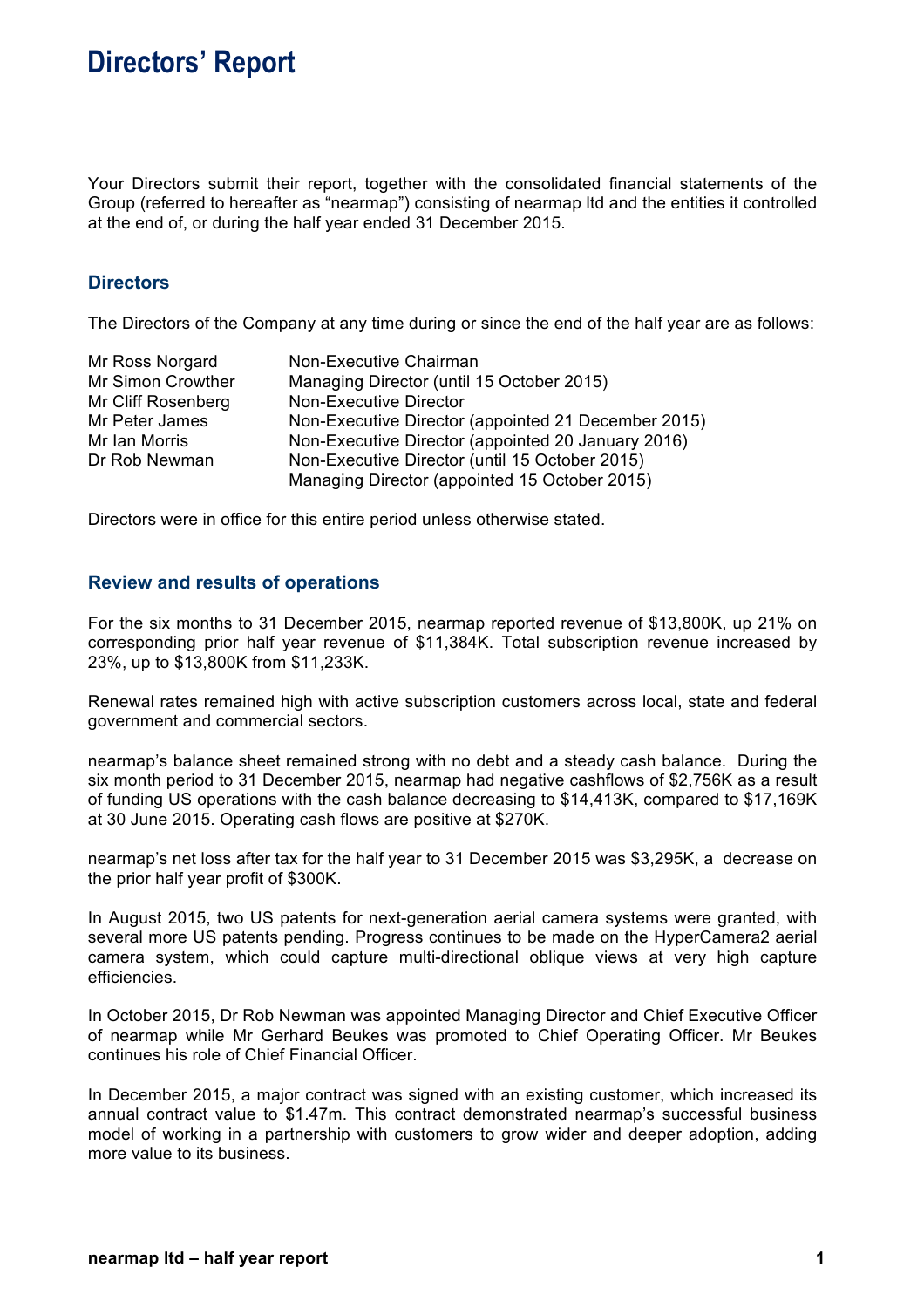# **Directors' Report**

## **Rounding off**

The Company is of a kind referred to in ASIC Class Order 98/100 dated 10 July 1998 and in accordance with that Class Order, amounts in the consolidated interim financial statements and Directors' Report have been rounded off to the nearest thousand dollars, unless otherwise stated.

## **Auditor's independence declaration**

KPMG, our auditors, have provided a written independence declaration as required under section 307C of the Corporations Act 2001 to the Directors in relation to their review for the half year ended 31 December 2015. This independence declaration forms part of the Directors' Report and can be found at page 3.

Signed in accordance with a resolution of the Directors.

Dr Rob Newman Managing Director Sydney, 9 February 2016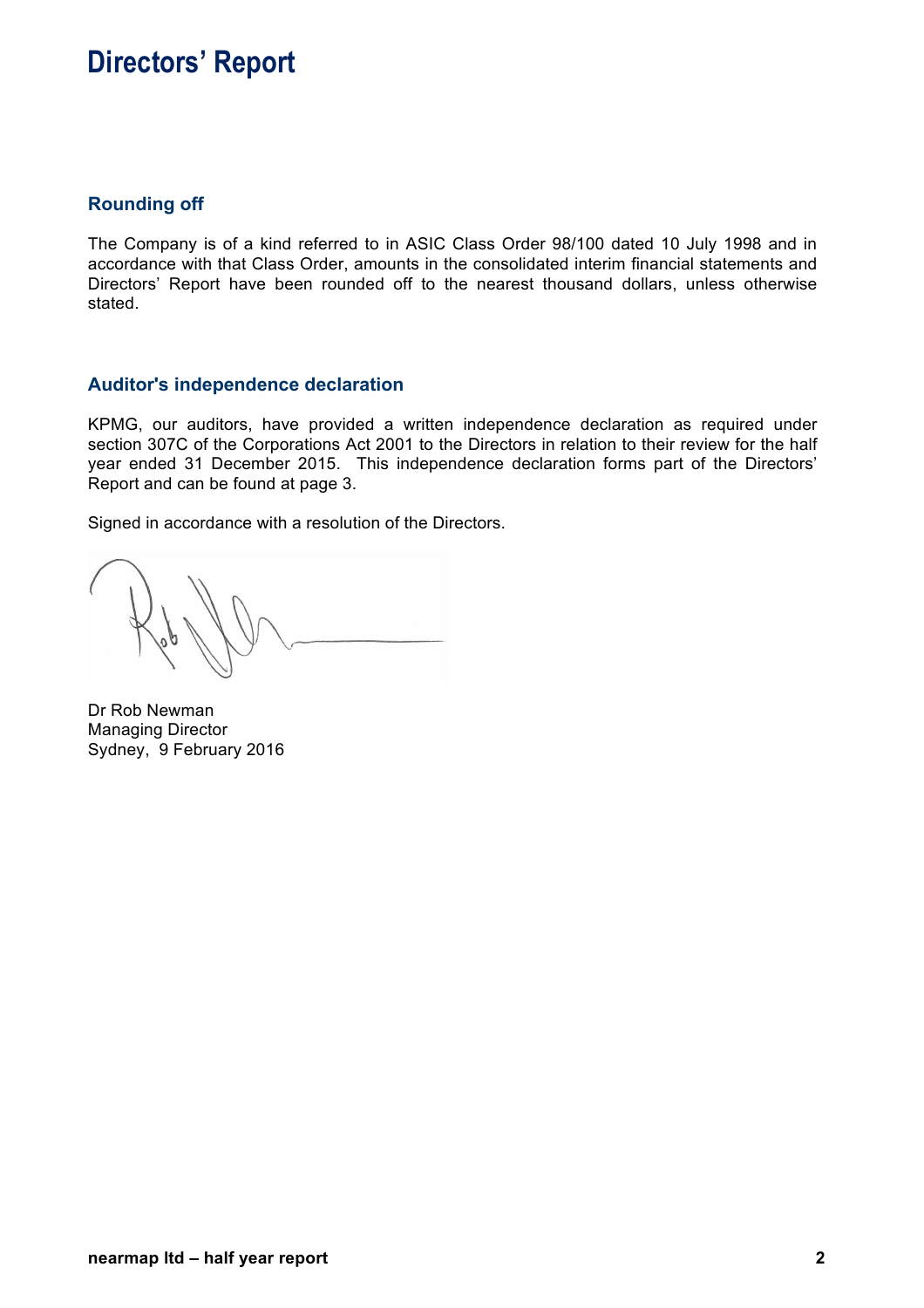

3

### Lead Auditor's Independence Declaration under Section 307C of the Corporations Act 2001

To: the directors of nearmap ltd

I declare that, to the best of my knowledge and belief, in relation to the review for the half-year ended 31 December 2015 there have been:

- $(i)$ no contraventions of the auditor independence requirements as set out in the Corporations Act 2001 in relation to the review; and
- $(ii)$ no contraventions of any applicable code of professional conduct in relation to the review.

**KPMG** 

**Trent Duvall** Partner

Sydney

9 February 2016

KPMG, an Australian partnership and a member firm of the KPMG network of independent member firms affiliated with KPMG International Cooperative ("KPMG International"), a Swiss entity.

Liability limited by a scheme approved under Professional Standards Legislation.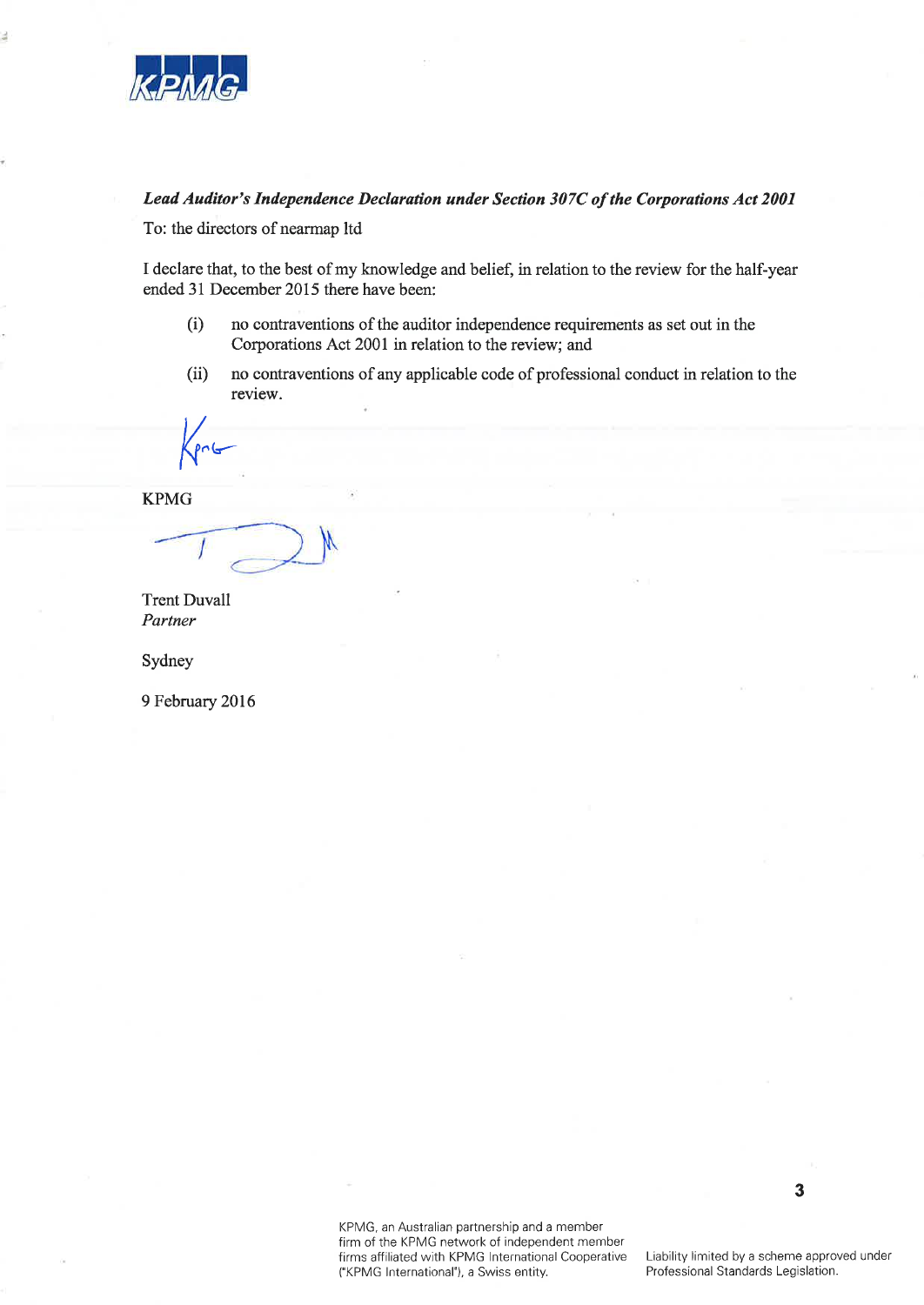# **Consolidated statement of profit or loss and other comprehensive income**

**for the half year ended 31 December 2015**

|                                                                                                                                | <b>Notes</b>   | <b>31 December</b><br>2015<br>\$'000 | <b>31 December</b><br>2014<br>\$'000 |
|--------------------------------------------------------------------------------------------------------------------------------|----------------|--------------------------------------|--------------------------------------|
| Revenue<br>Other income                                                                                                        |                | 13,800<br>341                        | 11,384<br>318                        |
| <b>Total revenue</b>                                                                                                           | 3              | 14,141                               | 11,702                               |
| Employee benefits expense<br>Depreciation and amortisation expense                                                             |                | (11, 022)<br>(2,678)                 | (6, 473)<br>(1, 328)                 |
| Net foreign exchange differences<br>Other operational expenses                                                                 | $\overline{4}$ | 614<br>(4,998)                       | (83)<br>(3, 138)                     |
| <b>Total expenses</b>                                                                                                          |                | (18, 084)                            | (11, 022)                            |
| (Loss)/profit before tax                                                                                                       |                | (3,943)                              | 680                                  |
| Income tax benefit/(expense)                                                                                                   | 5              | 648                                  | (380)                                |
| (Loss)/profit for the half year                                                                                                |                | (3, 295)                             | 300                                  |
| Total comprehensive income for the half year                                                                                   |                | (3, 295)                             | 300                                  |
| <b>Earnings per share</b>                                                                                                      |                |                                      |                                      |
| Basic earnings per share for the half year (cents per share)<br>Diluted earnings per share for the half year (cents per share) |                | (0.93)<br>(0.93)                     | 0.09<br>0.08                         |
|                                                                                                                                |                |                                      |                                      |

The above interim consolidated statement of profit or loss and other comprehensive income should be read in conjunction with the accompanying notes.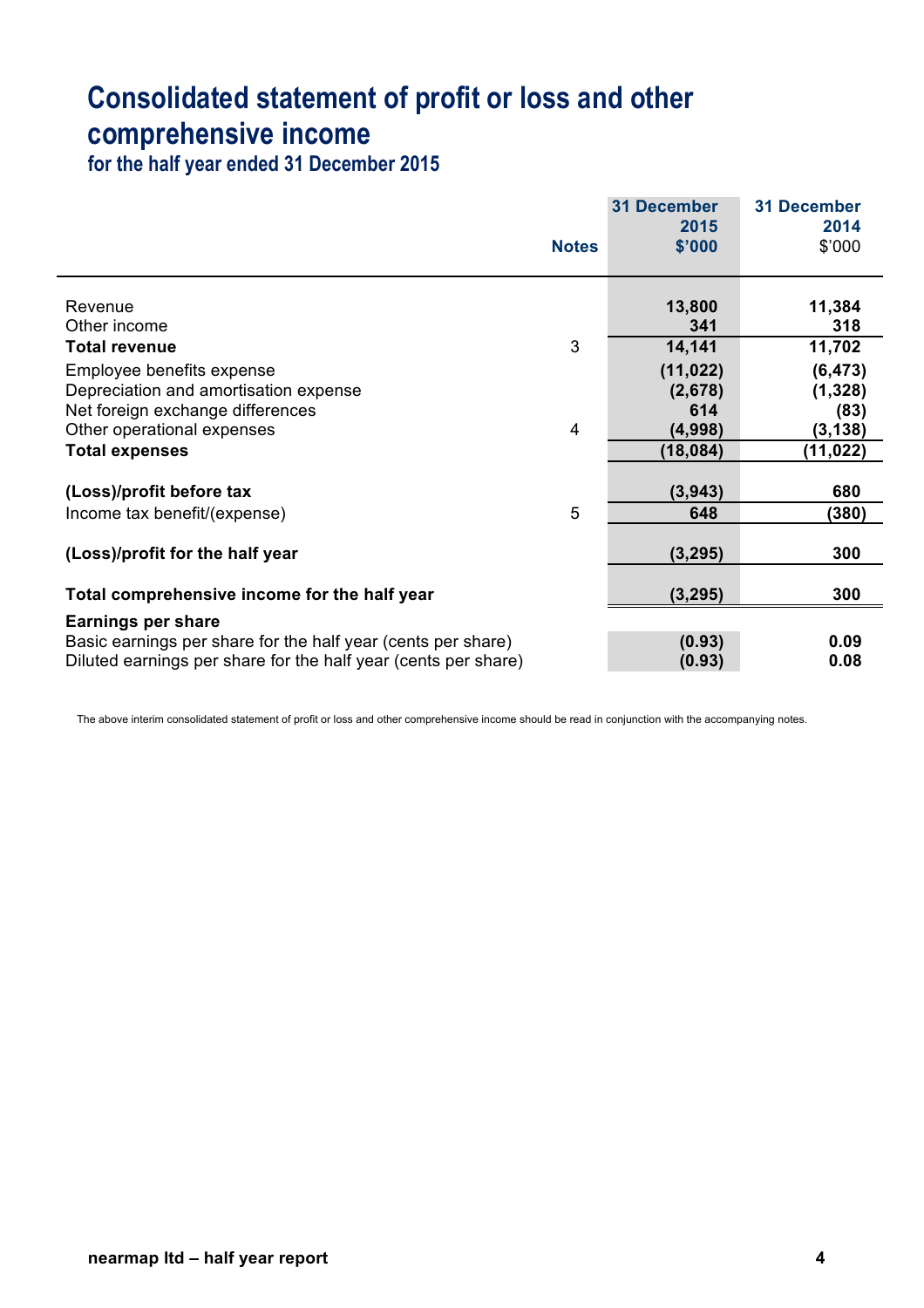# **Consolidated statement of financial position**

**as at 31 December 2015**

|                                                |                                   | <b>31 December</b> | 30 June         |
|------------------------------------------------|-----------------------------------|--------------------|-----------------|
|                                                | <b>Notes</b>                      | 2015<br>\$'000     | 2015<br>\$'000  |
|                                                |                                   |                    |                 |
| <b>ASSETS</b>                                  |                                   |                    |                 |
| <b>Current assets</b>                          |                                   |                    |                 |
| Cash and cash equivalents<br>Trade receivables |                                   | 14,413<br>4,623    | 17,169<br>4,316 |
| Other current receivables                      |                                   | 1,541              | 3,540           |
| <b>Total current assets</b>                    |                                   | 20,577             | 25,025          |
| <b>Non-current assets</b>                      |                                   |                    |                 |
| Plant and equipment<br>Intangible assets       | $6\phantom{1}6$<br>$\overline{7}$ | 5,538<br>14,063    | 4,381<br>11,266 |
| Deferred tax assets                            |                                   | 3,088              | 2,286           |
| <b>Total non-current assets</b>                |                                   | 22,689             | 17,933          |
| <b>TOTAL ASSETS</b>                            |                                   | 43,266             | 42,958          |
| <b>LIABILITIES</b>                             |                                   |                    |                 |
| <b>Current liabilities</b>                     |                                   |                    |                 |
| Trade and other payables                       |                                   | 1,590              | 1,620           |
| Unearned income                                |                                   | 17,665<br>2,401    | 15,726<br>1,779 |
| Employee benefits<br>Other current liabilities |                                   | 998                | 1,069           |
| <b>Total current liabilities</b>               |                                   | 22,654             | 20,194          |
| <b>Non-current liabilities</b>                 |                                   |                    |                 |
| <b>Employee benefits</b>                       |                                   | 129                | 184             |
| <b>Total non-current liabilities</b>           |                                   | 129                | 184             |
| <b>TOTAL LIABILITIES</b>                       |                                   | 22,783             | 20,378          |
| <b>NET ASSETS</b>                              |                                   | 20,483             | 22,580          |
| <b>EQUITY</b>                                  |                                   |                    |                 |
| Contributed equity                             | 8                                 | 28,371             | 27,621          |
| <b>Reserves</b>                                |                                   | 8,923              | 8,475           |
| Profits reserve                                |                                   | 7,078              | 7,078           |
| <b>Accumulated losses</b>                      |                                   | (23, 889)          | (20, 594)       |
| <b>TOTAL EQUITY</b>                            |                                   | 20,483             | 22,580          |

The above interim consolidated statement of financial position should be read in conjunction with the accompanying notes.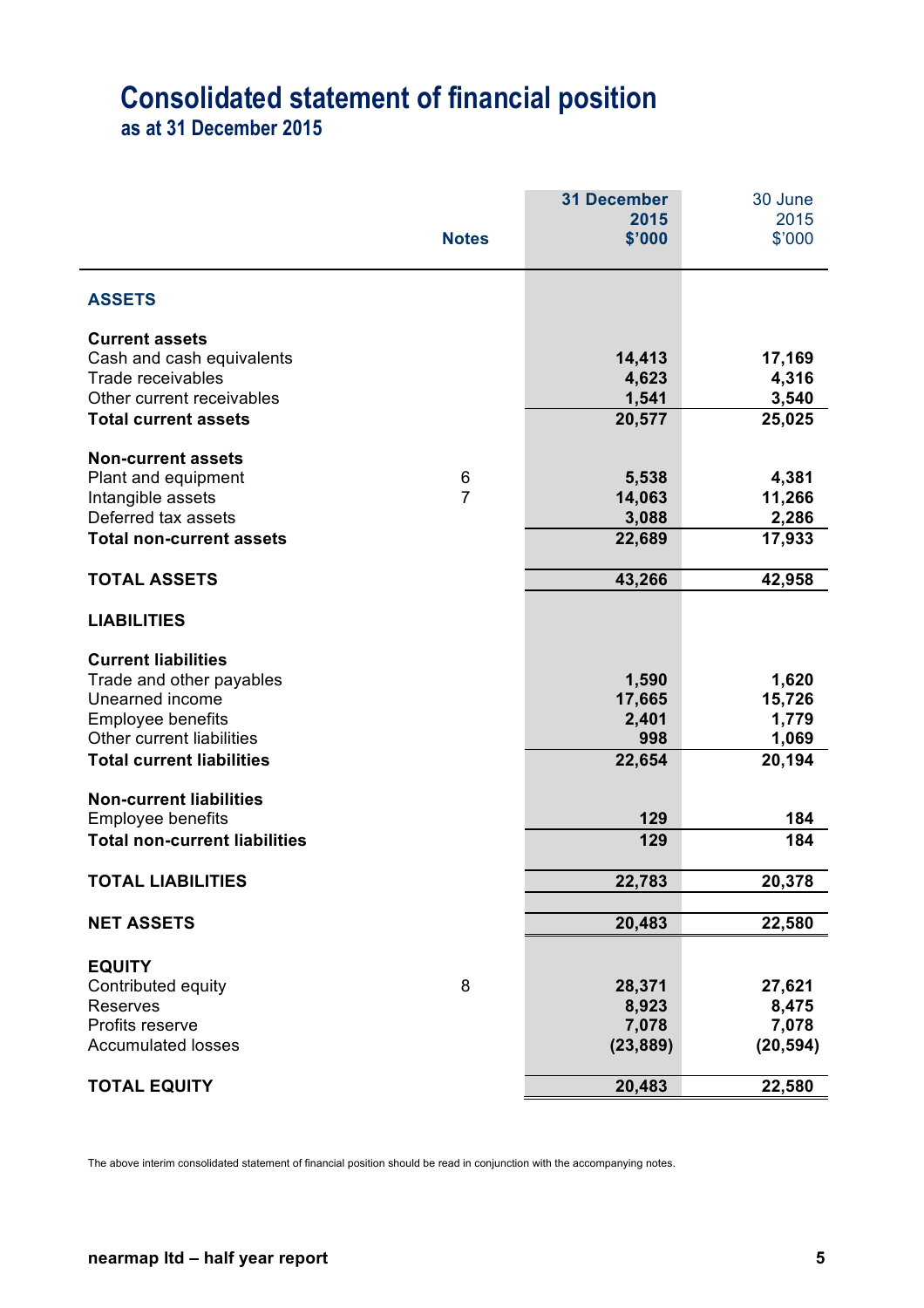# **Consolidated statement of cash flows**

**for the half year ended 31 December 2015**

|                                                                                                                                                                              | <b>31 December</b><br>2015<br>\$'000       | 31<br><b>December</b><br>2014<br>\$'000 |
|------------------------------------------------------------------------------------------------------------------------------------------------------------------------------|--------------------------------------------|-----------------------------------------|
| <b>Cash flows from operating activities</b>                                                                                                                                  |                                            |                                         |
| Receipts from customers<br>Payments to suppliers and employees <sup>1</sup><br>Interest received<br>R&D refund received<br>Income tax refund                                 | 15,532<br>(17, 762)<br>252<br>1,828<br>420 | 11,512<br>(10, 413)<br>269              |
| Net cash flows generated from operating activities                                                                                                                           | 270                                        | 1,368                                   |
| <b>Cash flows from investing activities</b>                                                                                                                                  |                                            |                                         |
| Purchase of plant and equipment<br>Payments for development costs<br>Proceeds from sale of plant and equipment                                                               | (1, 564)<br>(2, 288)<br>72                 | (1, 814)<br>(1,662)                     |
| Net cash flows used in investing activities                                                                                                                                  | (3,780)                                    | (3, 476)                                |
| <b>Cash flows from financing activities</b>                                                                                                                                  |                                            |                                         |
| Proceeds from exercise of share options<br>Proceeds from exercise of loans share options<br>Transfers to non cash trust deposits<br>Net cash flows from financing activities | 750<br>(138)<br>612                        | 446<br>446                              |
|                                                                                                                                                                              |                                            |                                         |
| Net decrease in cash and cash equivalents<br>Effect of movement of exchange rates on cash held<br>Cash and cash equivalents at beginning of period                           | (2,898)<br>142<br>17,169                   | (1,662)<br>83<br>23,347                 |
| Cash and cash equivalents at end of period                                                                                                                                   | 14,413                                     | 21,768                                  |

1 Includes capture costs in Australia and the US of \$904K and \$2,440K respectively (2014: \$882K and \$1,184K).

The above interim consolidated statement of cash flows should be read in conjunction with the accompanying notes.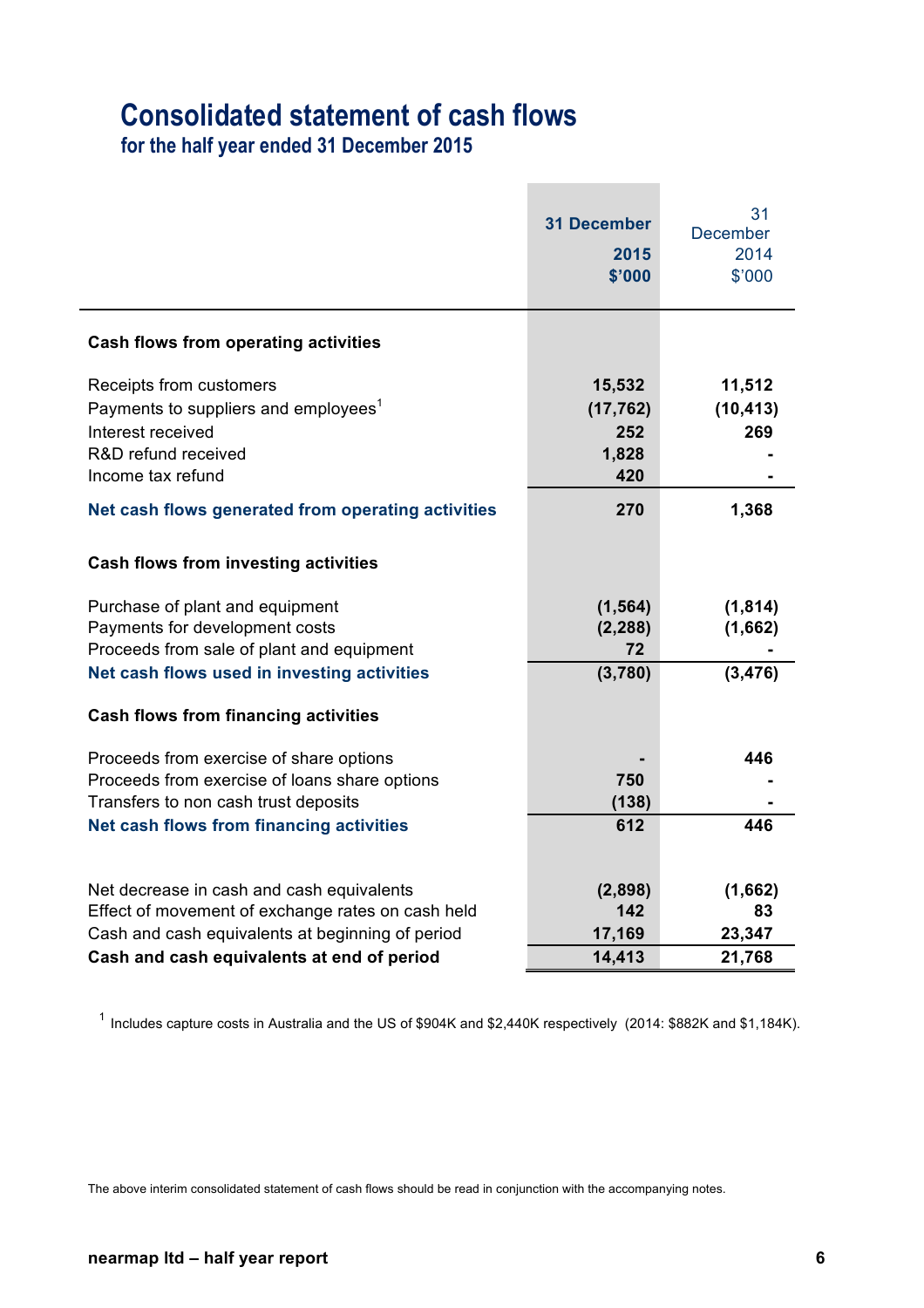# **Consolidated statement of changes in equity**

**for the half year ended 31 December 2015**

## **For the half year ended 31 December 2015**

|                                                           |                    |                    |                | <b>Share</b><br><b>Based</b> |                 |                     |
|-----------------------------------------------------------|--------------------|--------------------|----------------|------------------------------|-----------------|---------------------|
|                                                           | <b>Contributed</b> | <b>Accumulated</b> | <b>Profits</b> | <b>Payment</b>               | <b>Other</b>    |                     |
|                                                           | <b>Equity</b>      | <b>Losses</b>      | <b>Reserve</b> | <b>Reserve</b>               | <b>Reserves</b> | <b>Total Equity</b> |
|                                                           | \$'000             | \$'000             | \$'000         | \$'000                       | \$'000          | \$'000              |
| At 1 July 2015                                            | 27,621             | (20, 594)          | 7,078          | 8,737                        | (262)           | 22,580              |
| Loss for the period                                       |                    | (3,295)            |                |                              |                 | (3, 295)            |
| Other comprehensive income:                               |                    |                    |                |                              |                 |                     |
| Changes in fair value of cash flow hedges                 | $\blacksquare$     |                    |                |                              | (251)           | (251)               |
| Exchange differences on translation of foreign operations | $\blacksquare$     | $\blacksquare$     |                |                              | (244)           | (244)               |
| Total comprehensive income for the period                 | 27,621             | (23, 889)          | 7,078          | 8,737                        | (757)           | 18,790              |
| Transactions with owners of the company:                  |                    |                    |                |                              |                 |                     |
| Share options exercised                                   | 750                |                    |                |                              |                 | 750                 |
| Share based payment transactions                          | -                  | $\blacksquare$     | $\blacksquare$ | 943                          |                 | 943                 |
| At 31 December 2015                                       | 28,371             | (23, 889)          | 7,078          | 9,680                        | (757)           | 20,483              |

The above interim consolidated statement of changes in equity should be read in conjunction with the accompanying notes.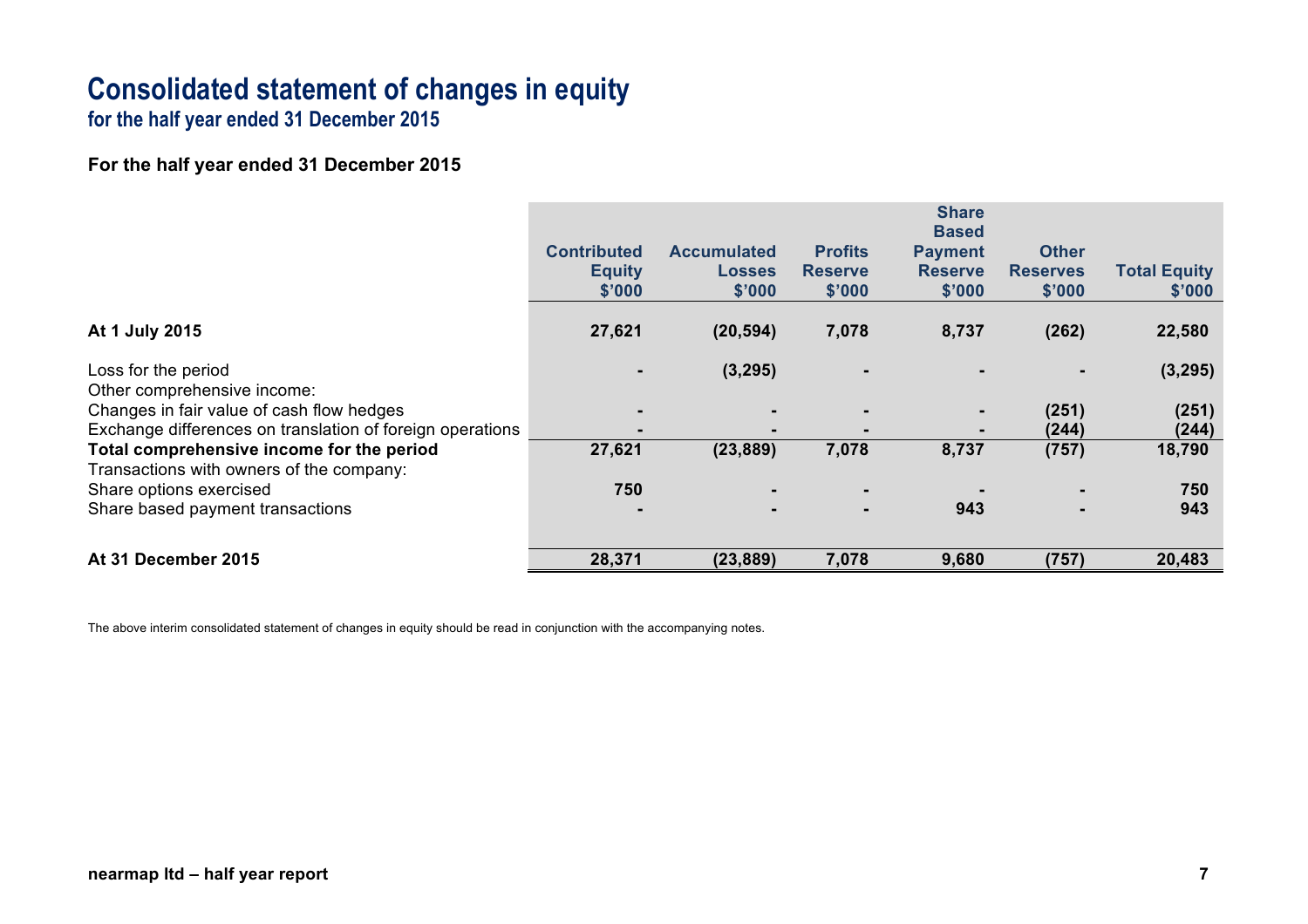# **Consolidated statement of changes in equity**

**for the half year ended 31 December 2015**

**For the half year ended 31 December 2014**

|                                                           | <b>Contributed</b><br><b>Equity</b><br>\$'000 | <b>Accumulated</b><br><b>Losses</b><br>\$'000 | <b>Profits</b><br><b>reserve</b><br>\$'000 | <b>Share Based</b><br><b>Payment</b><br><b>Reserve</b><br>\$'000 | <b>Other</b><br><b>Reserves</b><br>\$'000 | <b>Total</b><br><b>Equity</b><br>\$'000 |
|-----------------------------------------------------------|-----------------------------------------------|-----------------------------------------------|--------------------------------------------|------------------------------------------------------------------|-------------------------------------------|-----------------------------------------|
| At 1 July 2014                                            | 27,113                                        | (19, 805)                                     | 7,078                                      | 6,119                                                            | ۰.                                        | 20,505                                  |
| Profit for the period                                     |                                               | 300                                           |                                            |                                                                  |                                           | 300                                     |
| Transfer between reserves                                 |                                               | (300)                                         | 300                                        |                                                                  | -                                         |                                         |
| Other comprehensive income:                               |                                               |                                               |                                            |                                                                  |                                           |                                         |
| Changes in fair value of cash flow hedges                 | $\blacksquare$                                |                                               |                                            | $\blacksquare$                                                   | (81)                                      | (81)                                    |
| Exchange differences on translation of foreign operations |                                               |                                               |                                            | $\blacksquare$                                                   | (24)                                      | (24)                                    |
| Total comprehensive income for the period                 | 27,113                                        | (19, 805)                                     | 7,378                                      | 6,119                                                            | (105)                                     | 20,700                                  |
| Transactions with owners of the company:                  |                                               |                                               |                                            |                                                                  |                                           |                                         |
| Share options exercised                                   | 446                                           |                                               |                                            |                                                                  |                                           | 446                                     |
| Share based payment transactions                          | $\blacksquare$                                |                                               |                                            | 1,147                                                            | $\blacksquare$                            | 1,147                                   |
| At 31 December 2014                                       | 27,559                                        | (19, 805)                                     | 7,378                                      | 7,266                                                            | (105)                                     | 22,293                                  |

The above interim consolidated statement of changes in equity should be read in conjunction with the accompanying notes.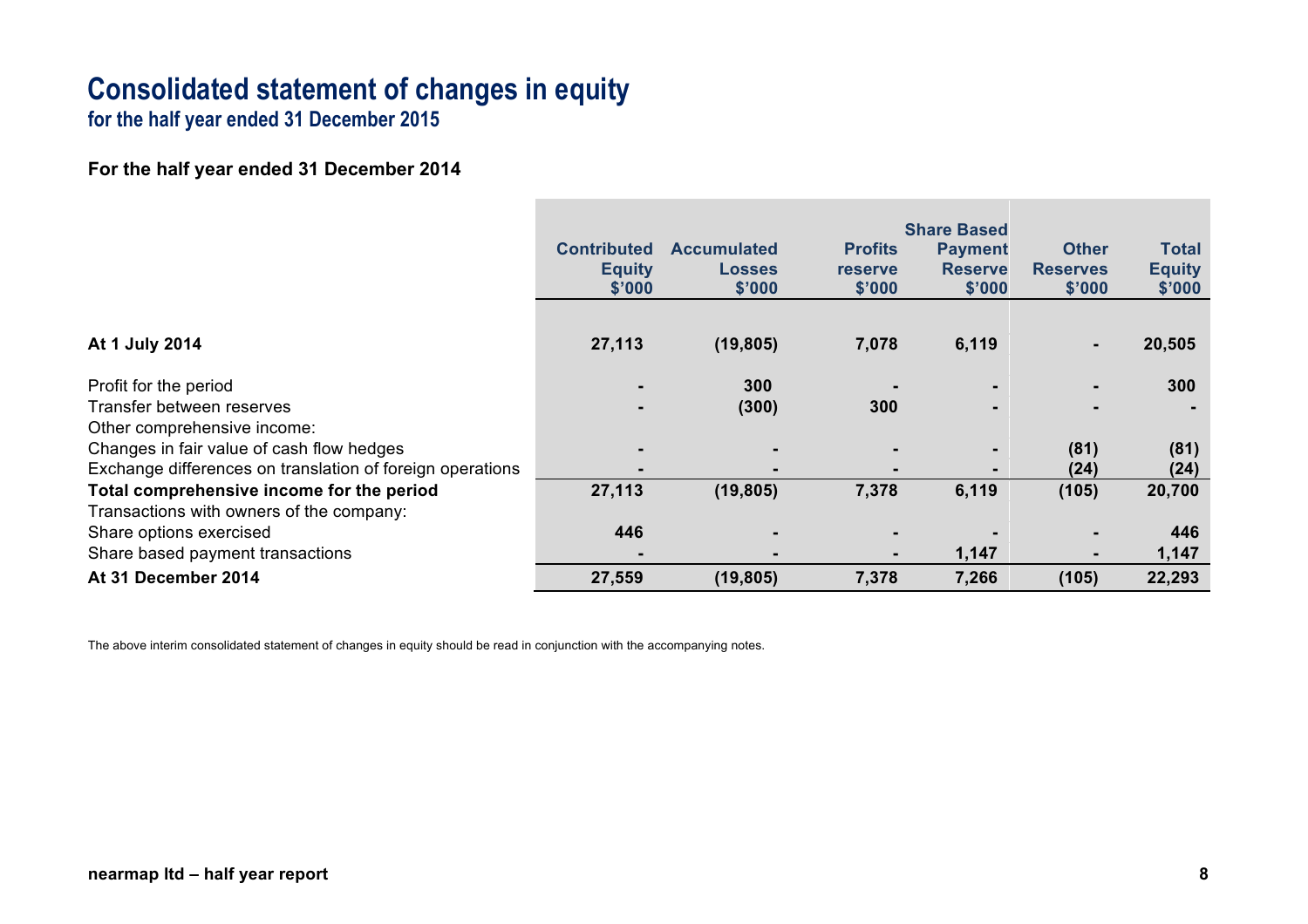## **1. Basis of preparation of the half year financial statements**

### **(a) Reporting entity**

nearmap ltd (the "Company") is a company domiciled in Australia. These half year consolidated financial statements as at and for the six months ended 31 December 2015 comprise the Company and its subsidiaries (together referred to as the "Group"). The principal activity of the Group during the course of the financial year was online aerial photomapping via its 100% owned subsidiaries, nearmap Australia Pty Ltd and nearmap US Inc.

### **(b) Statement of Compliance**

These condensed general purpose financial statements for the interim half year reporting period ended 31 December 2015 have been prepared in accordance with Accounting Standard AASB 134 *Interim Financial Reporting* and the Corporation Act 2001. The half year consolidated financial statements of the Company also comply with IAS 134 *Interim Financial Reporting*.

Selected explanatory notes are included to explain events and transactions that are significant to an understanding of the changes in financial position and performance of the Company since the last annual consolidated financial statements as at and for the year ended 30 June 2015. These half year financial statements do not include all the notes of the type normally included in an annual financial report. Accordingly, these financial statements are to be read in conjunction with the annual financial statements for the year ended 30 June 2015.

These half year consolidated financial statements were approved by the Board of Directors on Tuesday, 9 February 2016.

The Company is of a kind referred to in ASIC Class Order 98/100 dated 10 July 1998 and in accordance with the Class Order, amounts in the half year consolidated financial statements have been rounded off to the nearest thousand dollars, unless otherwise stated.

### **(c) Judgements and Estimates**

In preparing these half year consolidated financial statements, the Company makes judgements, estimates and assumptions that affect the application of accounting policies and the reported amounts of assets and liabilities, income and expense. Actual results may differ from these estimates.

The significant judgements made by the Company in applying the Group's accounting policies and the key sources of estimation uncertainty were the same as those that applied to the consolidated financial statements as at and for the year ended 30 June 2015.

### **(d) Significant accounting policies**

The accounting policies applied by nearmap in this consolidated interim report are the same as those applied in the financial report as at and for the year ended 30 June 2015.

The Group has not early adopted any other standard, interpretation or amendment that has been issued but is not yet effective.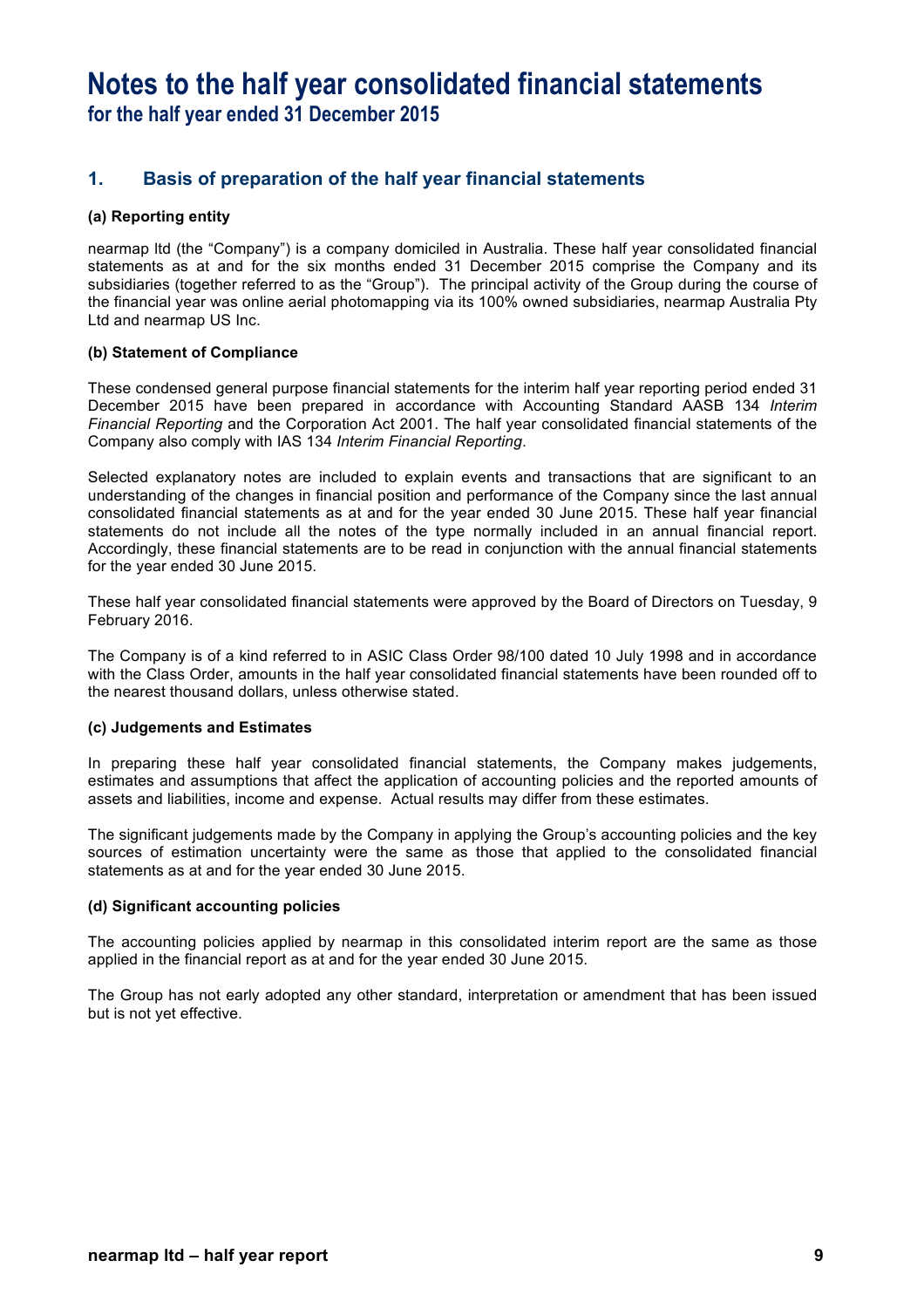## **2. Segment information**

An overview of the new operating segments is provided below.

- Australia: This segment is responsible for all sales and marketing efforts in Australia.
- United States: This segment is responsible for all sales and marketing efforts in the United States.
- Global: The Global segment holds all the IP and product "know-how" which allows nearmap to deliver its product offering, being online aerial photomapping. The segment facilitates the day to day survey operations globally and derives its revenues from ongoing royalty payments from the regions that are determined based on percentage of subscription revenue.

Cost of revenue are all the costs directly attributable to the ongoing delivery of the subscription product, including capture costs, technology costs and amortisation of the photomaps.

Sales and marketing costs including direct in-country costs.

Overheads for Global represent all operating expenses and product design and development expenses.

The assets and liabilities of the Group are reported and reviewed by the Chief Operating Decision Maker in total and not allocated by operating segment. Therefore, operating segment assets and liabilities are not disclosed.

|                                 | <b>Australia</b><br>\$'000 | <b>United States</b><br>\$'000 | <b>Global</b><br>\$'000 | <b>Total</b><br>\$'000 |
|---------------------------------|----------------------------|--------------------------------|-------------------------|------------------------|
| 6 months ended 31 December 2015 |                            |                                |                         |                        |
| Subscription revenue            | 13,610                     | 190                            |                         | 13,800                 |
| On-demand revenue               |                            |                                |                         |                        |
| Other income                    |                            | 32                             | 309                     | 341                    |
| <b>Total revenue</b>            | 13,610                     | 222                            | 309                     | 14,141                 |
| Cost of revenue                 | (1, 359)                   | (1, 442)                       |                         | (2,801)                |
| <b>Gross Profit</b>             | 12,251                     | (1, 220)                       | 309                     | 11,340                 |
| Direct sales & marketing        | (3, 722)                   | (4, 505)                       |                         | (8, 227)               |
| Overheads                       |                            |                                | (7,670)                 | (7,670)                |
| <b>EBIT</b>                     | 8,529                      | (5, 725)                       | (7, 361)                | (4, 557)               |
| Direct overheads                | (1, 540)                   | (1, 173)                       | 2,713                   |                        |
| Foreign exchange                |                            |                                | 614                     | 614                    |
| <b>EBIT - fully costed</b>      | 6,989                      | (6,898)                        | (4,034)                 | (3,943)                |
| Royalty                         | (4, 764)                   | (78)                           | 4,842                   |                        |
| <b>Net segment contribution</b> | 2,225                      | (6,976)                        | 808                     | (3,943)                |
| Income tax                      |                            |                                |                         | 648                    |
| Loss after tax                  |                            |                                |                         | (3, 295)               |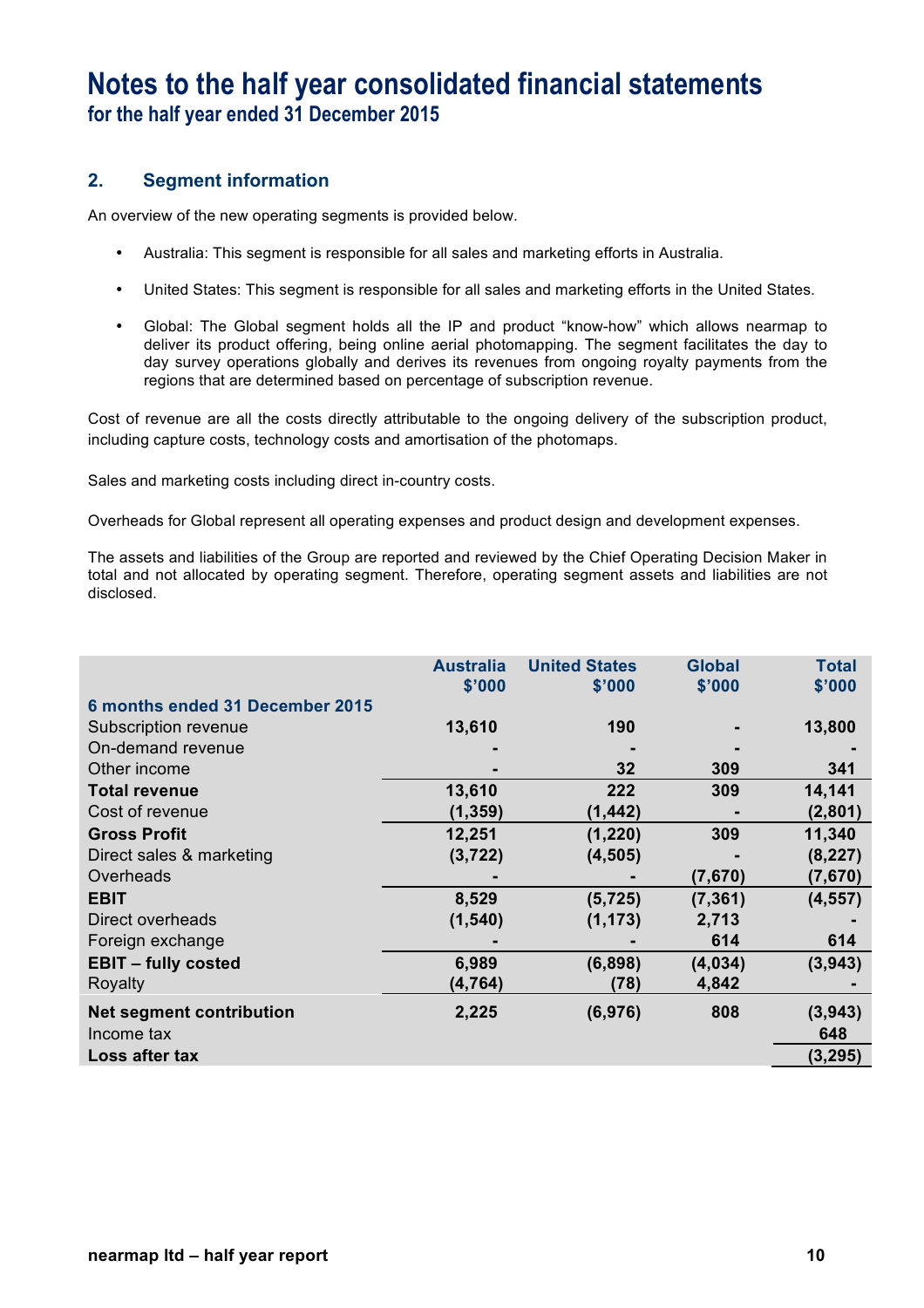# **Notes to the half year consolidated financial statements**

**for the half year ended 31 December 2015**

|                                 | <b>Australia</b><br>\$'000 | <b>United States</b><br>\$'000 | <b>Global</b><br>\$000 | <b>Total</b><br>\$'000 |
|---------------------------------|----------------------------|--------------------------------|------------------------|------------------------|
| 6 months ended 31 December 2014 |                            |                                |                        |                        |
| Subscription revenue            | 11,233                     |                                |                        | 11,233                 |
| On-demand revenue               | 151                        |                                |                        | 151                    |
| Other income                    |                            |                                | 318                    | 318                    |
| <b>Total revenue</b>            | 11,384                     |                                | 318                    | 11,702                 |
| Cost of revenue                 | (1,309)                    | (417)                          |                        | (1,726)                |
| <b>Gross Profit</b>             | 10,075                     | (417)                          | 318                    | 9,976                  |
| Direct sales & marketing        | (2,894)                    | (517)                          |                        | (3, 411)               |
| Overheads                       |                            |                                | (5,802)                | (5,802)                |
| <b>EBIT</b>                     | 7,181                      | (934)                          | (5, 484)               | 763                    |
| Direct overheads                | (1, 423)                   | (1,085)                        | 2,508                  |                        |
| Foreign exchange                |                            |                                | (83)                   | (83)                   |
| <b>EBIT - fully costed</b>      | 5,758                      | (2,019)                        | (3,059)                | 680                    |
| Royalty                         | (3,985)                    |                                | 3,985                  |                        |
| <b>Net segment contribution</b> | 1,773                      | (2,019)                        | 926                    | 680                    |
| Income tax                      |                            |                                |                        | (380)                  |
| <b>Profit after tax</b>         |                            |                                |                        | 300                    |

|                                        | <b>31 December</b> | 31 December |
|----------------------------------------|--------------------|-------------|
|                                        | 2015               | 2014        |
| 3 <sub>1</sub><br><b>Total revenue</b> | \$'000             | \$'000      |
| Subscription revenue                   | 13,800             | 11,233      |
| On-demand revenue                      |                    | 151         |
| Interest income                        | 245                | 318         |
| Other income                           | 96                 |             |
| <b>Total other income</b>              | 341                | 318         |
| <b>Total revenue</b>                   | 14,141             | 11,702      |

| <b>Other operational expenses</b><br>4. | <b>31 December</b><br>2015<br>\$'000 | 31 December<br>2014<br>\$'000 |
|-----------------------------------------|--------------------------------------|-------------------------------|
| Servicing and processing costs          | 852                                  | 503                           |
| Operating lease expenses                | 413                                  | 182                           |
| Audit and consulting fees               | 512                                  | 294                           |
| Travel and office costs                 | 863                                  | 639                           |
| Legal and listing fees                  | 415                                  | 462                           |
| Insurance costs                         | 122                                  | 118                           |
| Marketing costs                         | 770                                  | 266                           |
| Subscription costs                      | 610                                  | 243                           |
| All other operating expenses            | 441                                  | 431                           |
| <b>Total other operational expenses</b> | 4,998                                | 3,138                         |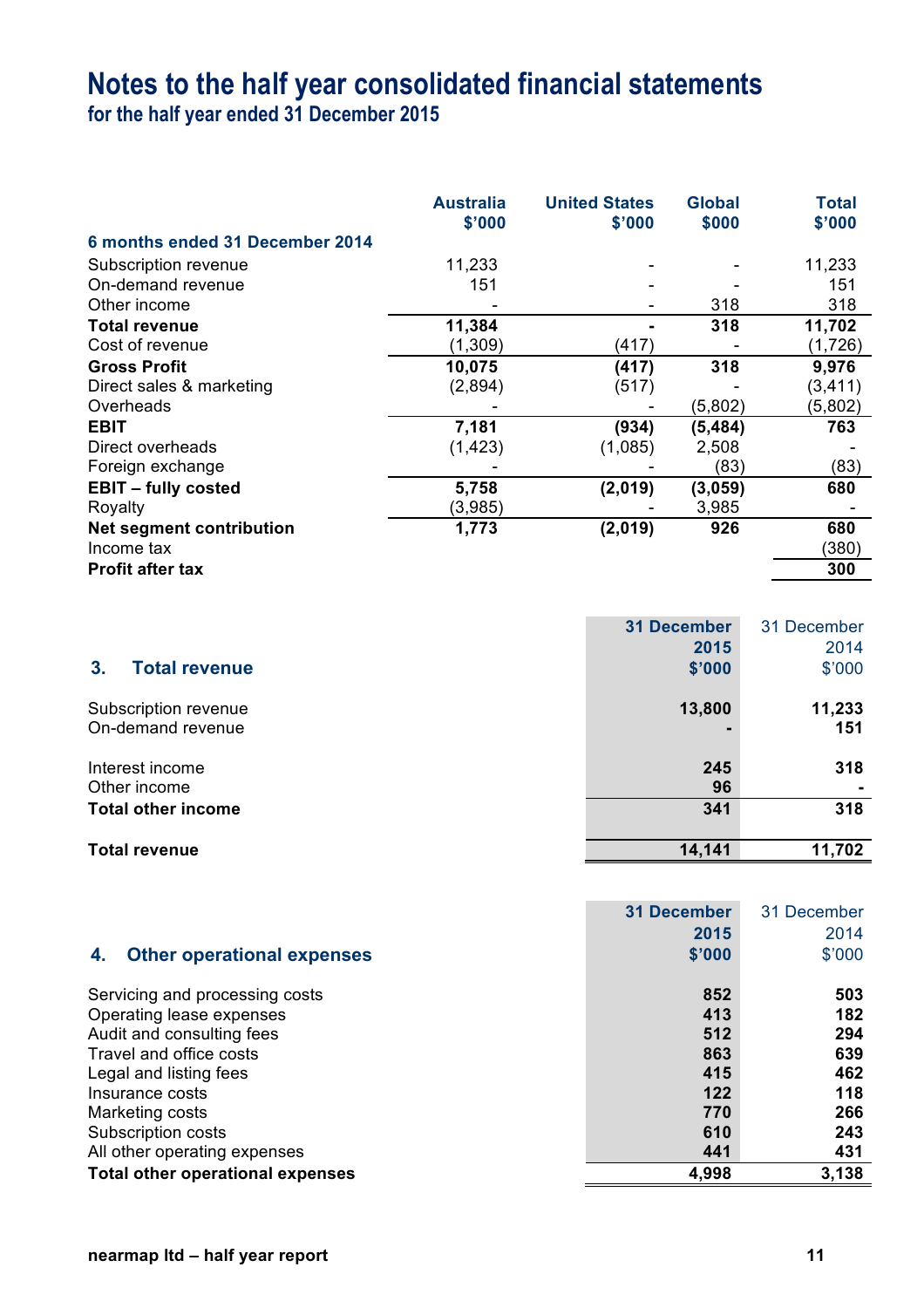# **Notes to the half year consolidated financial statements**

**for the half year ended 31 December 2015**

## **5. Tax expense**

The Group had unrecognised tax losses of \$6,111K as at 31 December 2015.

|                                                     | <b>31 December</b> | 30 June |
|-----------------------------------------------------|--------------------|---------|
|                                                     | 2015               | 2015    |
|                                                     | \$'000             | \$'000  |
| <b>Plant and equipment</b><br>6.                    |                    |         |
| Balance at beginning of the year                    | 4,381              | 1,402   |
| Additions (at cost)                                 | 1,564              | 3,599   |
| Disposals (at net book value)                       | (74)               | (10)    |
| Transfer from Intangible assets (at net book value) | 487                |         |
| Depreciation                                        | (820)              | (610)   |
| Closing balance at end of period                    | 5,538              | 4,381   |
|                                                     |                    |         |
| At cost                                             | 11,283             | 6,023   |
| Accumulated depreciation                            | (5,745)            | (1,642) |
| <b>Closing net book value</b>                       | 5,538              | 4,381   |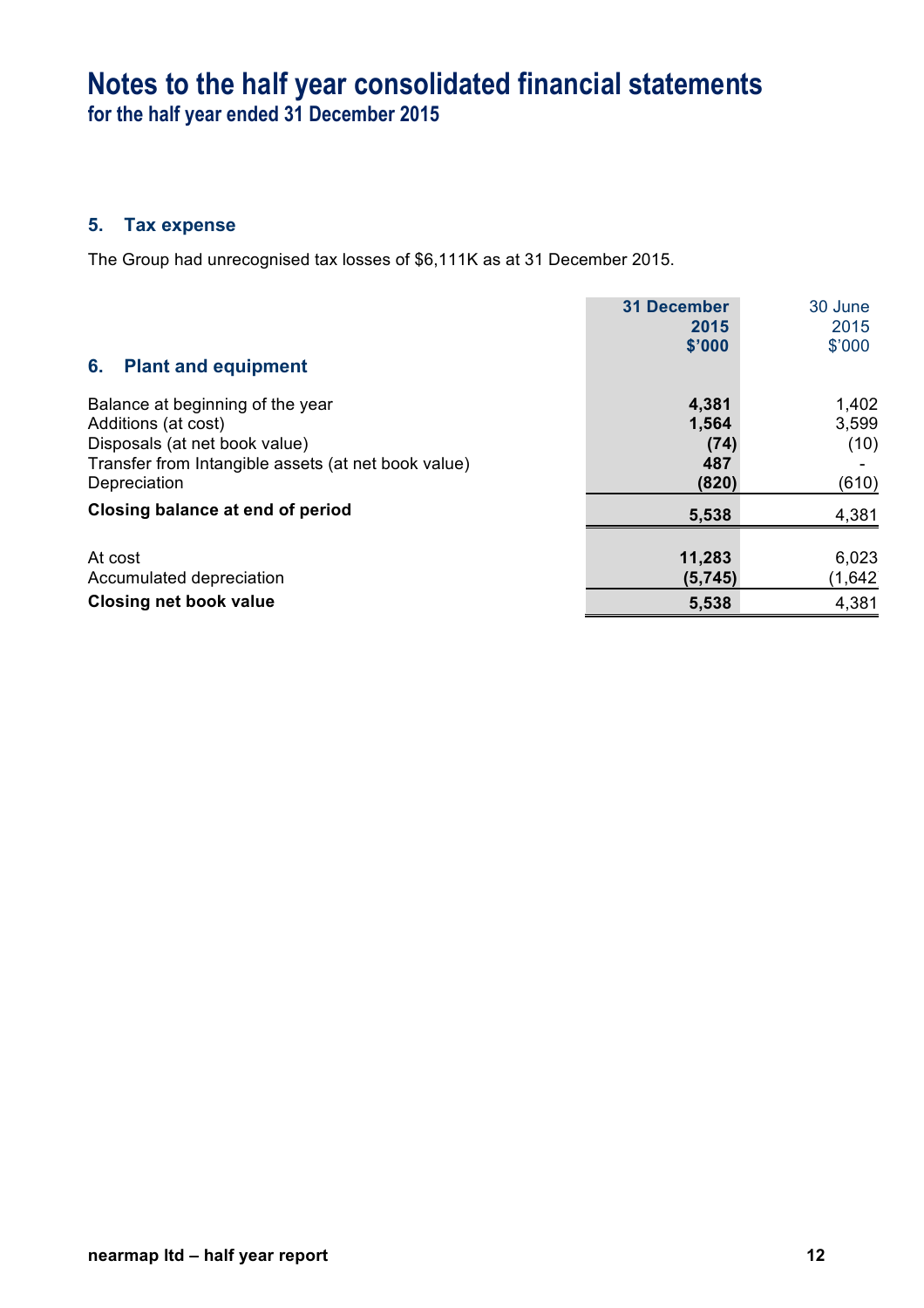# **7. Intangible assets**

|                                  |                 | <b>Development</b> | <b>Capture</b> |              |              |
|----------------------------------|-----------------|--------------------|----------------|--------------|--------------|
|                                  | <b>Goodwill</b> | costs              | costs          | <b>Other</b> | <b>Total</b> |
|                                  | \$'000          | \$'000             | \$'000         | \$'000       | \$'000       |
| Period ended 31 December 2015    |                 |                    |                |              |              |
| Opening net book amount          | 135             | 5,358              | 5,125          | 648          | 11,266       |
| Transfers to Plant and equipment |                 |                    |                |              |              |
| (at net book value)              |                 | (526)              | 32             | 7            | (487)        |
| Intangible additions             |                 | 2,015              | 3,344          | 273          | 5,632        |
| Amortisation charge              |                 | (1, 410)           | (781)          | (157)        | (2, 348)     |
| <b>Closing net book amount</b>   | 135             | 5,437              | 7,720          | 771          | 14,063       |
| At 31 December 2015              |                 |                    |                |              |              |
| Cost                             | 135             | 11,924             | 9,226          | 1,127        | 22,412       |
| Accumulated amortisation         |                 | (6, 486)           | (1, 507)       | (356)        | (8, 349)     |
| <b>Closing net book amount</b>   | 135             | 5,438              | 7,719          | 771          | 14,063       |
| Year ended 30 June 2015          |                 |                    |                |              |              |
| Opening net book amount          | 135             | 4,166              | 745            | 222          | 5,268        |
| Intangible additions             |                 | 3,431              | 5,023          | 591          | 9,045        |
| Amortisation charge              |                 | (2, 239)           | (643)          | (165)        | (3,047)      |
| Closing net book amount          | 135             | 5,358              | 5,125          | 648          | 11,266       |
| At 30 June 2015                  |                 |                    |                |              |              |
| Cost                             | 135             | 13,480             | 5,862          | 853          | 20,330       |
| Accumulated amortisation         |                 | (8, 122)           | (737)          | (205)        | (9,064)      |
| Closing net book amount          | 135             | 5,358              | 5,125          | 648          | 11,266       |
|                                  |                 |                    |                |              |              |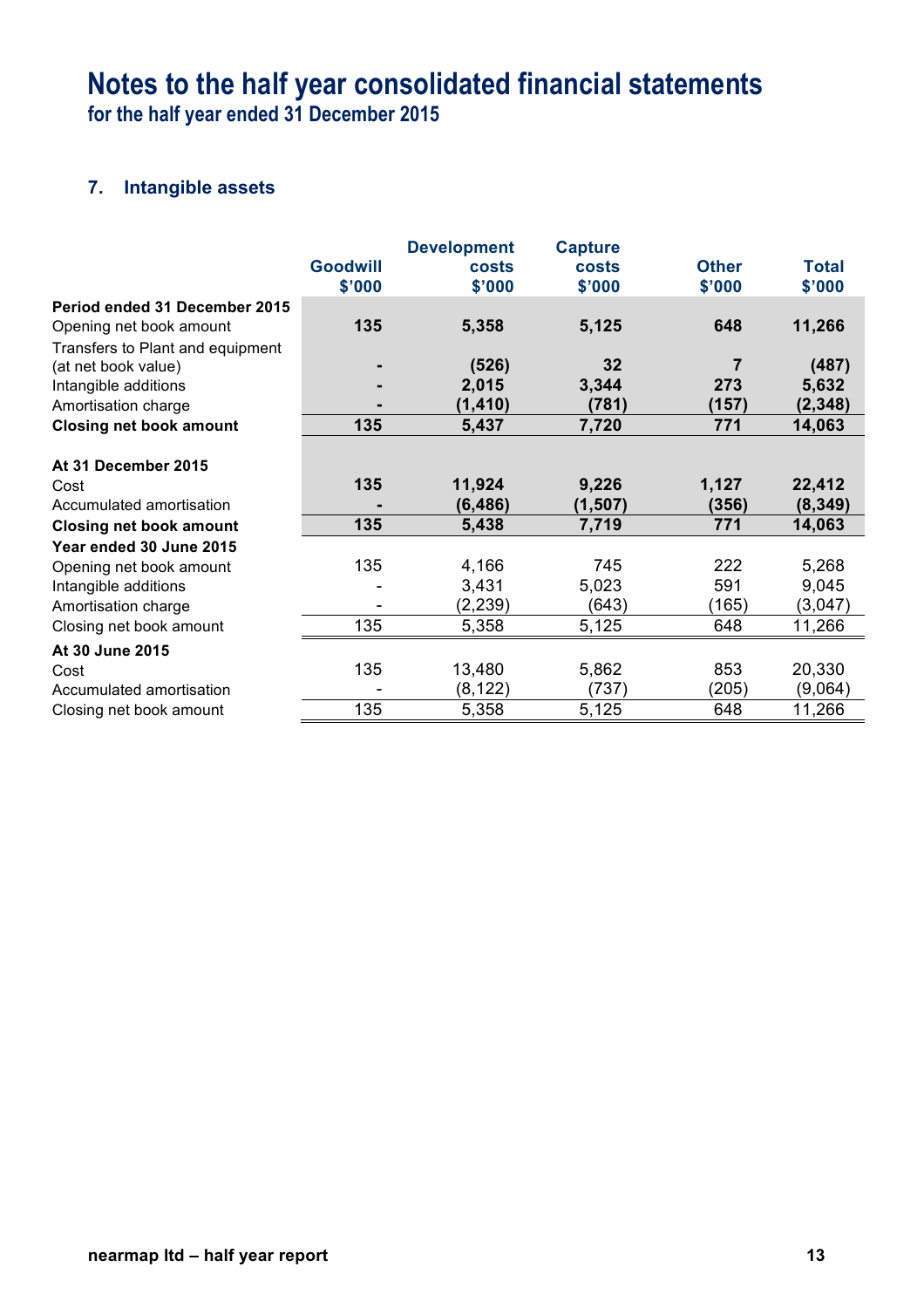## **8. Contributed equity**

| Issued and paid up capital                                 | 31 December | 30 June |
|------------------------------------------------------------|-------------|---------|
|                                                            | 2015        | 2015    |
|                                                            | \$'000      | \$'000  |
| 355,496,101 ordinary shares fully paid (2014: 348,196,101) | 28,371      | 27,621  |

During the half year ended 31 December 2015, no ordinary shares were issued (2014: 5,450,000).

On 13 November, Mr Crowther repaid his \$750,000 loan and accruing interest of \$65,200 to the Company, thereby releasing the 10 million shares which were previously under holding lock.

| Movement in share options - Share based payments              | Number of<br>options |  |
|---------------------------------------------------------------|----------------------|--|
| Number of options outstanding as at 30 June 2015              | 30,555,000           |  |
| Options expired                                               |                      |  |
| Options lapsed                                                | (7,750,000)          |  |
| Options exercised – loans granted                             |                      |  |
| Options exercised – cash payments                             |                      |  |
| Options granted                                               | 13,645,000           |  |
| Total number of options outstanding as at 31 December<br>2015 | 36,450,000           |  |

The estimated fair value at grant date of the options granted for the period ended 31 December 2015 was between 9.0 cents and 14.0 cents per share (2014: between 16.0 cents and 22.0 cents per share). The fair value at grant date is measured using a Black-Scholes option pricing model that takes into account the exercise price, volatility of the underlying share, the expected dividend yield, the risk free rate for the term of the option, and the expected option life.

Expected volatility of approximately 60% has been estimated taking into account historic average share price volatility.

Other model input includes: exercise price of between 40.0 cents and 79.0 cents; expiry date between July 2019 and November 2020; share price at grant date of between 39.0 cents and 55.0 cents per share; a risk free rate of between 2.01% and 2.29%; and an expected life of 4 years.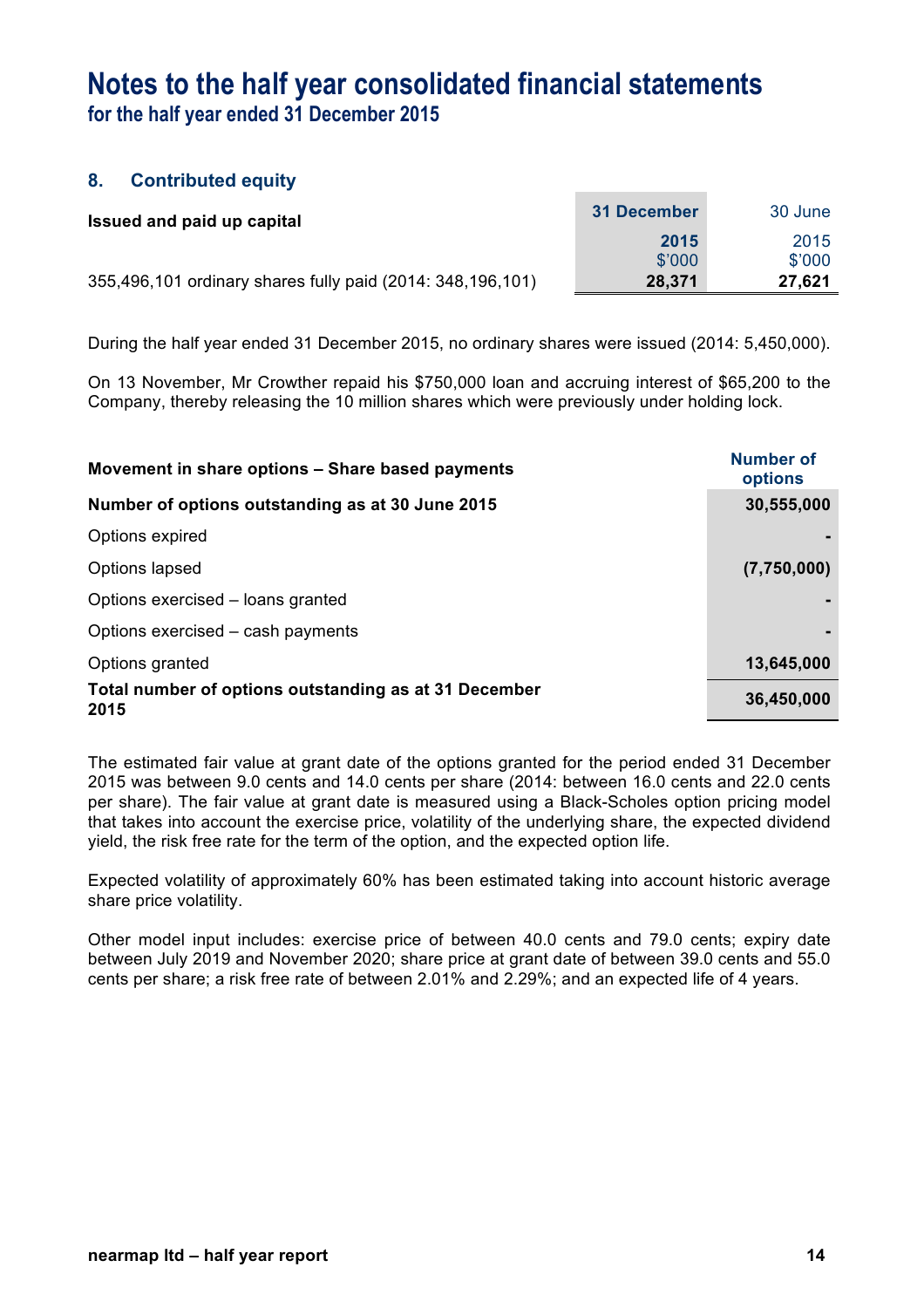## **9. Financial instruments**

### **Carrying amounts versus fair values**

The fair values of financial assets and financial liabilities, together with the carrying amounts in the consolidated statement of financial position, are as follows.

| <b>31 December 2015</b>      | \$'000<br>Carrying<br>amount | \$'000<br>Level 2<br>Fair<br>value |
|------------------------------|------------------------------|------------------------------------|
| <b>Financial assets</b>      |                              |                                    |
| Cash and cash equivalents    | 14,413                       | 14,413                             |
| Trade and other receivables  | 6,163                        | 6,163                              |
| <b>Financial liabilities</b> |                              |                                    |
| Trade and other payables     | 1,590                        | 1,590                              |
| <b>Employee benefits</b>     | 2,530                        | 2,530                              |
| Other current liabilities    | 998                          | 998                                |

### **Financial instruments carried at fair value**

The fair value of financial assets and financial liabilities must be estimated for recognition and measurement or for disclosure purposes. Fair value are categorized into different levels in a fair value hierarchy based on the inputs used in the valuation techniques as follows:

- Level 1: quoted prices (unadjusted) in active markets for identical assets or liabilities that the Group can assess at the measurement date.
- Level 2: inputs other than quoted prices included within Level 1 that are observable for the asset or liability, either directly (as prices) or indirectly (derived from prices).
- Level 3: inputs for the asset or liability that are not based on observable market data (unobservable inputs).

The Group recognises transfers between levels of fair value hierarchy as of the end of the reporting period which the transfer has occurred. There were no transfers between Levels of the fair value hierarchy during the six months ended 31 December 2015.

Except as noted below, the fair value measurement principles adopted in this report are consistent with those disclosed in the consolidated financial statements as at and for the year ended 30 June 2015.

### **Forward exchange contracts**

The Group's functional currency is the Australian dollar (AUD) and it is exposed to currency risk on payments denominated in the US dollar (USD). The Group uses forward exchange contracts to hedge its currency risk, most with a maturity of less than six months from the reporting date. The currency risk relating to payments denominated in USD have been fully hedged, with the forward exchange contracts maturing on the same dates that the forecast payments are expected to occur. These contracts are designed as cash flow hedges.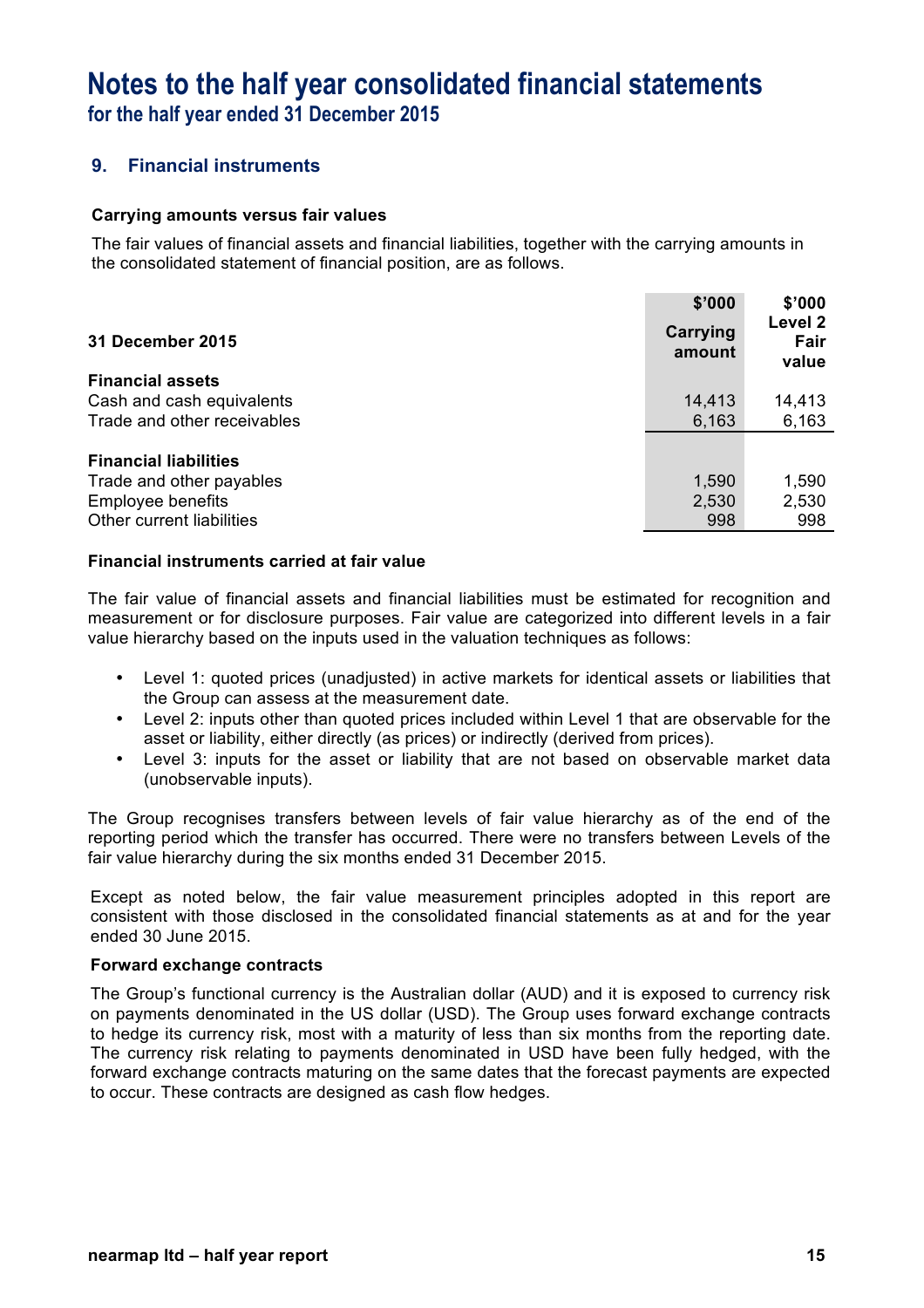The forward exchange contracts are not quoted in active markets as they are not traded on a recognised exchange. Instead the Group uses valuation techniques (present value techniques). These valuation techniques use both observable and unobservable market inputs. As these financial instruments use valuation techniques with unobservable inputs that are not significant to the overall valuation, these instruments are included in Level 2 of the fair value hierarchy.

## **10. Related parties**

### **Financial assistance under the Employee Share Option Plan**

nearmap's Employee Share Option Plan includes an Employee Loan Scheme that permits nearmap to grant financial assistance to employees by way of loan to enable them to exercise options and acquire shares.

### **Transactions with key management personnel**

Mr Crowther repaid his \$750,000 loan and accruing interest of \$65,200 to the Company on 13 November. The interest was calculated daily and at the Australian Taxation Office approved rate for the purposes of the fringe benefit tax provisions.

No unsecured loans were advanced to Directors during the six months ended 31 December 2015 (30 June 2015: \$750,000).

## **11. Events after the balance sheet date**

There were no matters or circumstances specific to the Company that have arisen since 31 December 2015 that have significantly affected or may significantly affect:

- the Company's operations in future financial years; or
- the results of those operations in future financial years; or
- the Company's state of affairs in future financial years.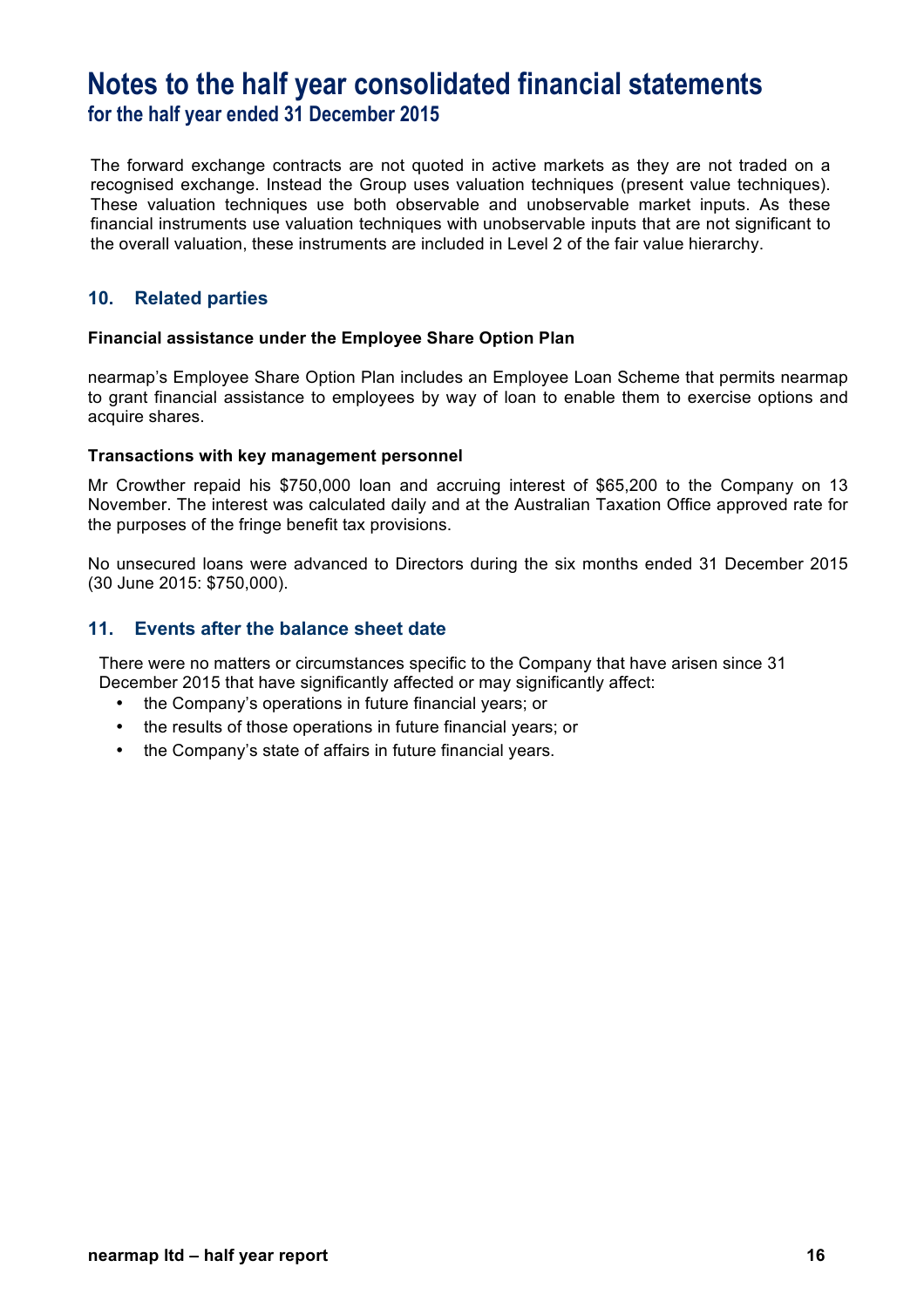In the Directors' opinion:

- (a) the financial statements and notes set out on pages 4 to 16 are in accordance with the Corporations Act 2001, including:
	- (i) complying with AASB 134 Interim Financial Reporting, the Corporations Regulations 2001 and other mandatory professional reporting requirements; and
	- (ii) giving a true and fair view of the Group's financial position as at 31 December 2015 and of its performance for the half year ended on that date; and
- (b) there are reasonable grounds to believe that nearmap ltd will be able to pay its debts as and when they become due and payable.

This declaration is made in accordance with a resolution of the Directors.

Dr Rob Newman Managing Director

Sydney, 9 February 2016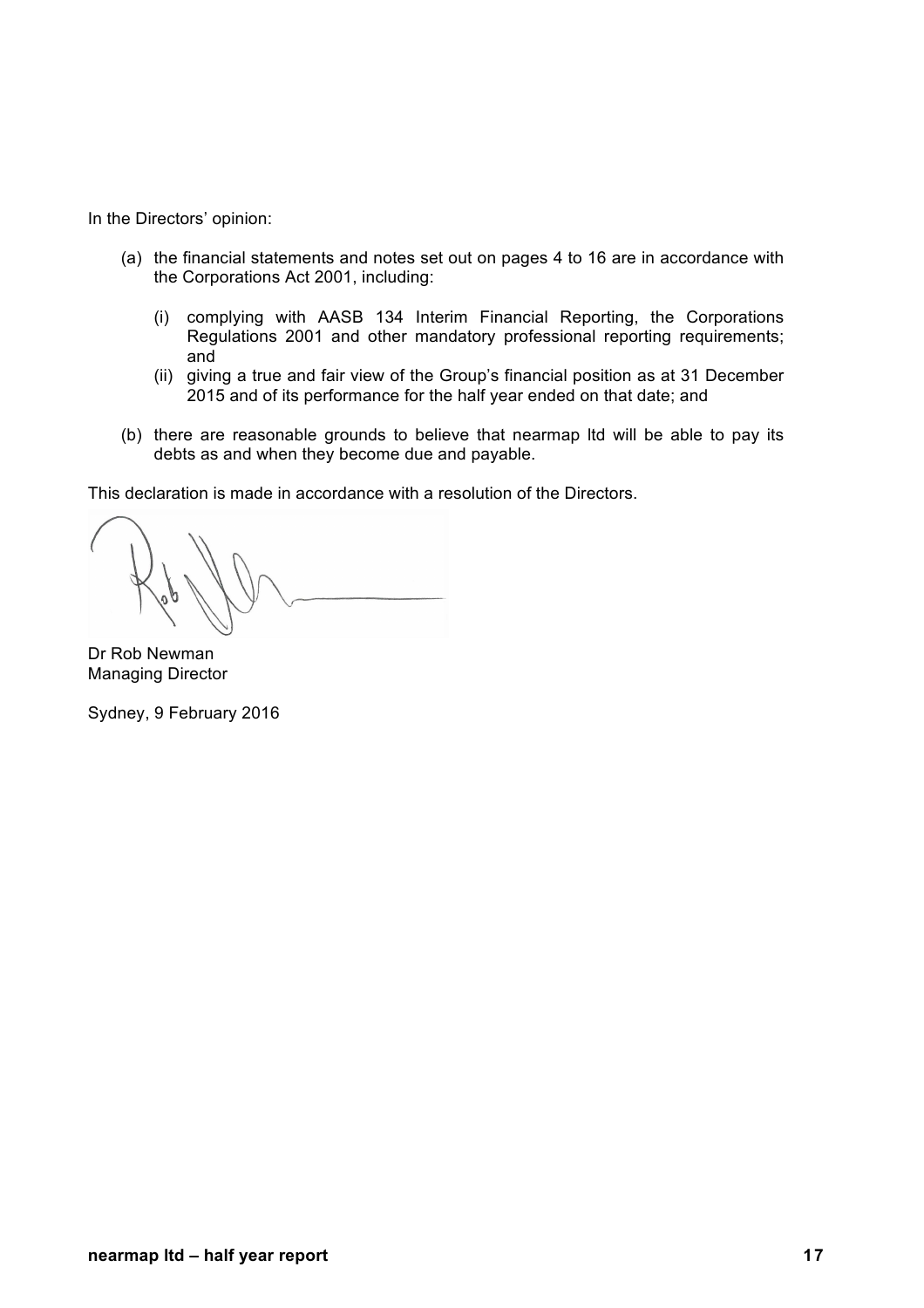

#### Independent auditor's review report to the members of nearmap ltd

We have reviewed the accompanying half-year financial report of nearmap ltd, which comprises the consolidated statement of financial position as at 31 December 2015, consolidated statement of profit or loss and other comprehensive income, consolidated statement of changes in equity and condensed consolidated statement of cash flows for the half-year ended on that date, notes 1 to 11 comprising a summary of significant accounting policies and other explanatory information and the directors' declaration of the Group comprising the Company and the entities it controlled at the half-year's end or from time to time during the half-year.

#### Directors' responsibility for the half-year financial report

The directors of the Company are responsible for the preparation of the half-year financial report that gives a true and fair view in accordance with Australian Accounting Standards and the Corporations Act 2001 and for such internal control as the directors determine is necessary to enable the preparation of the half-year financial report that is free from material misstatement, whether due to fraud or error.

#### Auditor's responsibility

Our responsibility is to express a conclusion on the half-year financial report based on our review. We conducted our review in accordance with Auditing Standard on Review Engagements ASRE 2410 Review of a Financial Report Performed by the Independent Auditor of the Entity, in order to state whether, on the basis of the procedures described, we have become aware of any matter that makes us believe that the half-year financial report is not in accordance with the Corporations Act 2001 including: giving a true and fair view of the Group's financial position as at 31 December 2015 and its performance for the half-year ended on that date; and complying with Australian Accounting Standard AASB 134 Interim Financial Reporting and the Corporations Regulations 2001. As auditor of nearmap ltd, ASRE 2410 requires that we comply with the ethical requirements relevant to the audit of the annual financial report.

A review of a half-year financial report consists of making enquiries, primarily of persons responsible for financial and accounting matters, and applying analytical and other review procedures. A review is substantially less in scope than an audit conducted in accordance with Australian Auditing Standards and consequently does not enable us to obtain assurance that we would become aware of all significant matters that might be identified in an audit. Accordingly, we do not express an audit opinion.

#### Independence

In conducting our review, we have complied with the independence requirements of the Corporations Act 2001.

> KPMG, an Australian partnership and a member firm of the KPMG network of independent member firms affiliated with KPMG International Cooperative ("KPMG International"), a Swiss entity.

Liability limited by a scheme approved under Professional Standards Legislation.